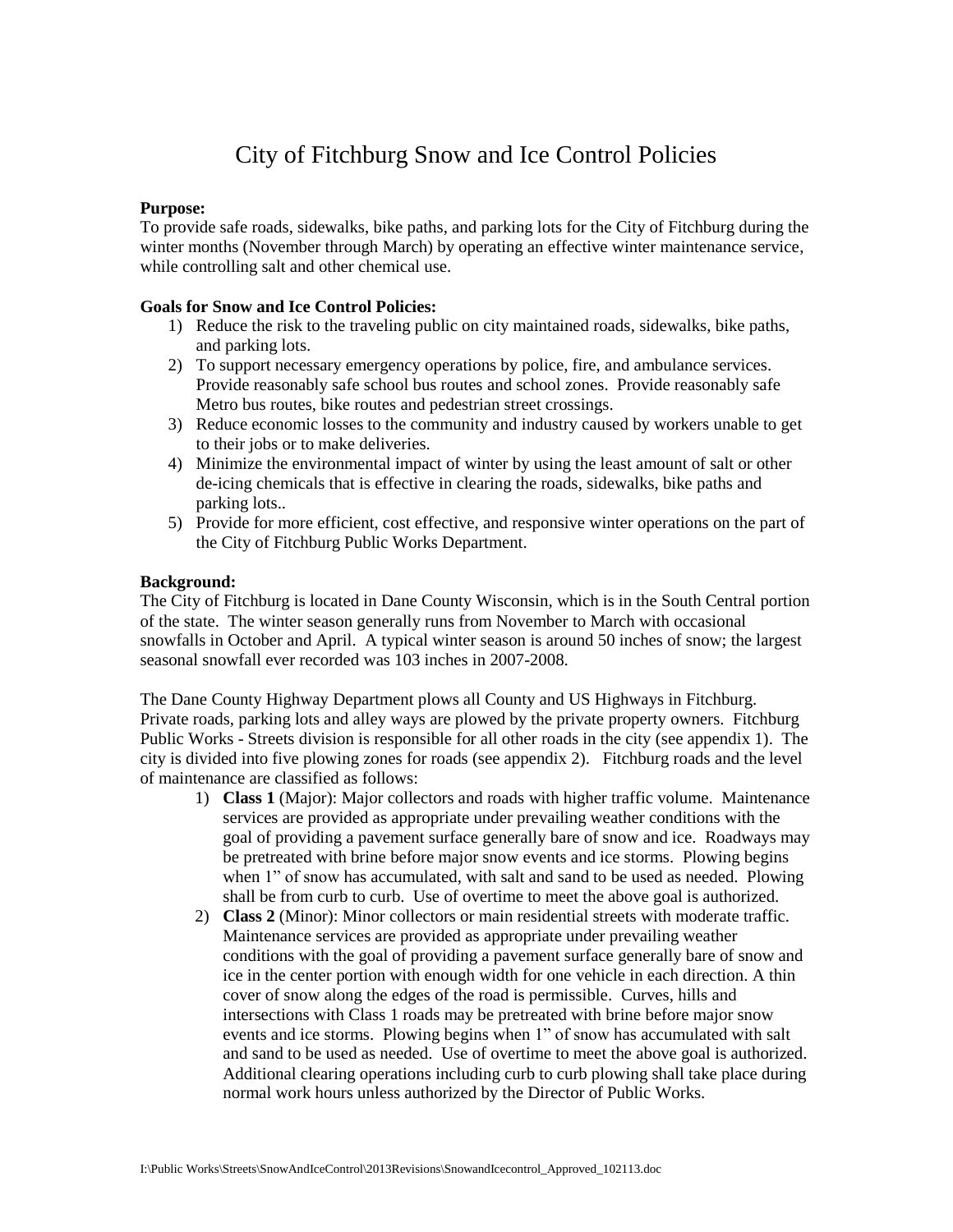- 3) **Class 3** (Residential): Residential thru streets with minimal traffic. Maintenance services are provided as appropriate under prevailing weather conditions with the goal of providing a passable surface. Plowing begins when 2" of snow has accumulated with minimal use of salt and sand. Plowing shall be from the traveled portion of the roadway with a thin cover of snow permissible. Use of overtime to meet the above goal is authorized. Additional clearing operations shall take place during normal work hours unless authorized by the Director of Public Works.
- 4) **Class 4** (Cul-de-sacs and dead ends): Residential streets that dead end. Maintenance services are provided as appropriate under prevailing weather conditions with the goal of providing a passable surface. Plowing begins when 2" of snow has accumulated with minimal use of salt and sand. Plowing shall be from the traveled portion of the roadway with a thin cover of snow permissible. Use of overtime to meet the above goal is authorized. Additional clearing operations shall take place during normal work hours unless authorized by the Director of Public Works.
- 5) **Additional Areas** Concrete bus pads, Bus shelters, Recycling Drop off Area, Median openings at pedestrian crossings. All work should be completed after road snow removal is complete and during regular work hours.

Fitchburg Public Works - Parks division is responsible for snow and ice removal for all city owned sidewalks, along with certain Parking lots, and Bike paths (See Appendix 3), These areas are classified as follows.

- **1) Class 1** (Major):City Campus and Fire Station parking lots, all city owned sidewalk, and School Bike path. Maintenance services are provided as appropriate under prevailing weather conditions with the goal of providing a pavement surface generally bare of snow and ice. Parking lots may be pretreated with brine before major snow events and ice storms. Plowing generally begins when snow has stopped accumulating, to be finished not later than 6:00 p.m. of the day after the same has ceased to fall or accumulate; provided that when ice has so formed on the listed areas above that it cannot be removed, then the city shall keep the same effectively sprinkled with sand, salt or other suitable substance in such manner as to prevent the ice from being dangerous, until such time as it can be removed, and then it shall be promptly removed. Use of overtime to meet the above goal is authorized.
- **2) Class 2** (Minor): Select park parking lots and Bike Paths (see Appendix 3), along with Ice Rinks. Maintenance services are provided as appropriate under prevailing weather conditions with the goal of providing a passable surface. Plowing generally begins when the snow has stopped accumulating and after all Class 1 areas are complete with minimal use of salt and sand. Limited use of overtime to meet the above goal is authorized, unless otherwise directed by the Director of Public Works.

## **Brine, Salt, and Sand General Guidelines:**

## *Brine*

- Pretreat major roads, hills, curves, major intersections, City Hall and Fire Station parking lots with brine when possible.
- Apply only with stream nozzles, do not fan spray.
- Use a 23% brine solution.
- Apply during non-rush hour traffic.
- Do not use under blowing conditions.
- Do not use before predicted rain.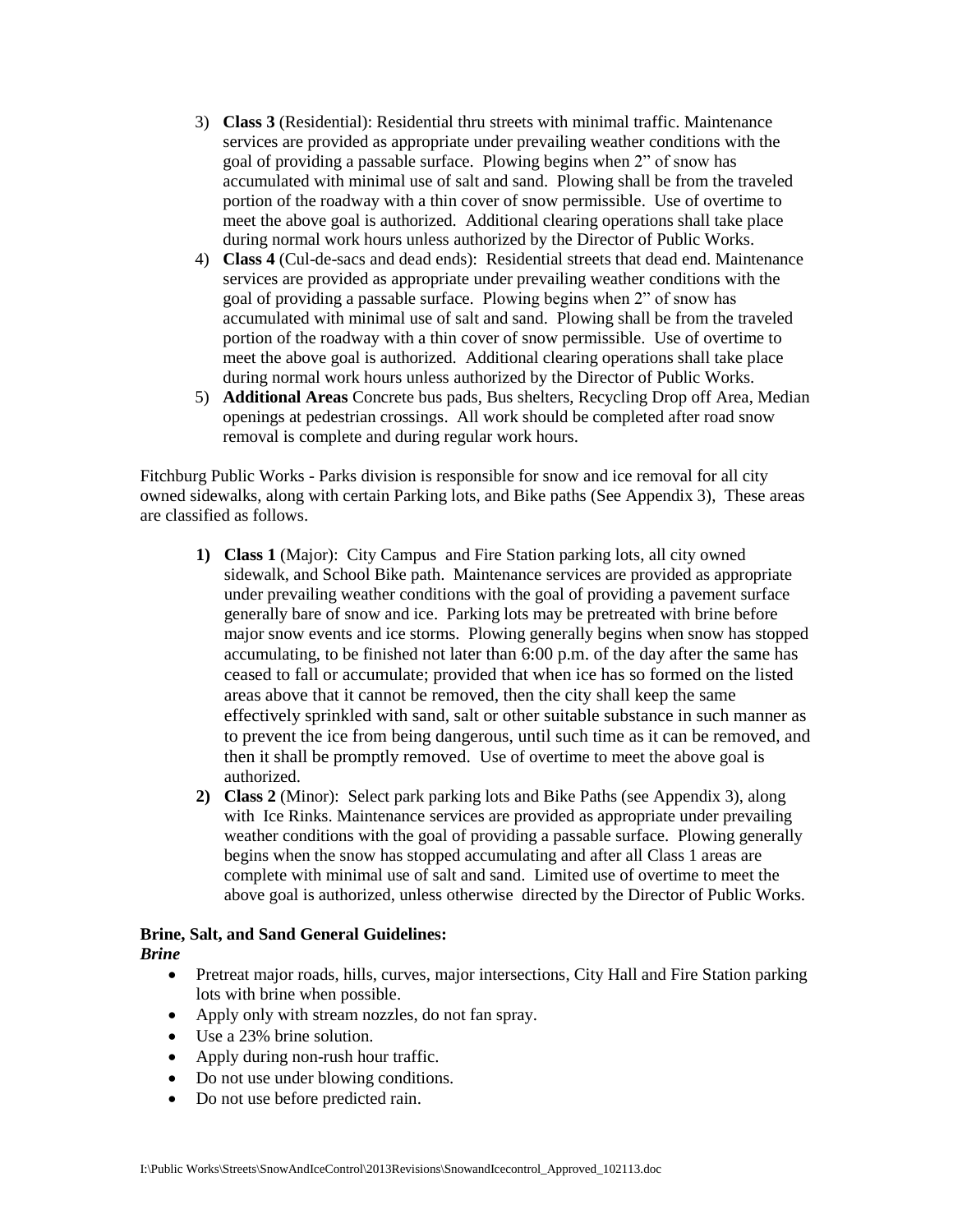- Do not apply if the pavement temperature is below 10°F.
- For first application after a long dry spell, apply spray at half rate.
- Over spraying brine will cause the roadway to become slippery.
- See Pretreatment table (Table 1) for application rates.

#### *Salt*

- Plow before applying salt.
- Apply salt at a lower rate in areas pretreated with brine or wetted salt.
- Do no apply salt when pavement temperature is below 15°F.
- Apply salt at a lower rate in high traffic volume areas.
- See De-icing table (Table 2) for application rates.

#### *Sand*

- Use sand for short term traction only.
- When using sand/salt mix the ratio of sand to salt should be 40% sand, 60% salt.
- See De-icing table (Table 2) for application rates.

#### **Between Snow/Ice Events:**

- Clean storm inlets of packed snow or ice.
- Plow any remaining snow on Class 3 or 4 roads from curb to curb.
- In cul-de-sacs, where conditions warrant, push snow up into higher piles in center.
- Wing out rural roads.
- Finish plowing any remaining parking lots or bike paths (see Appendix 3).
- Complete any needed truck, equipment, or maintenance repairs.
- Push Snow back at intersections to improve visibility.

#### **Before the Season Planning:**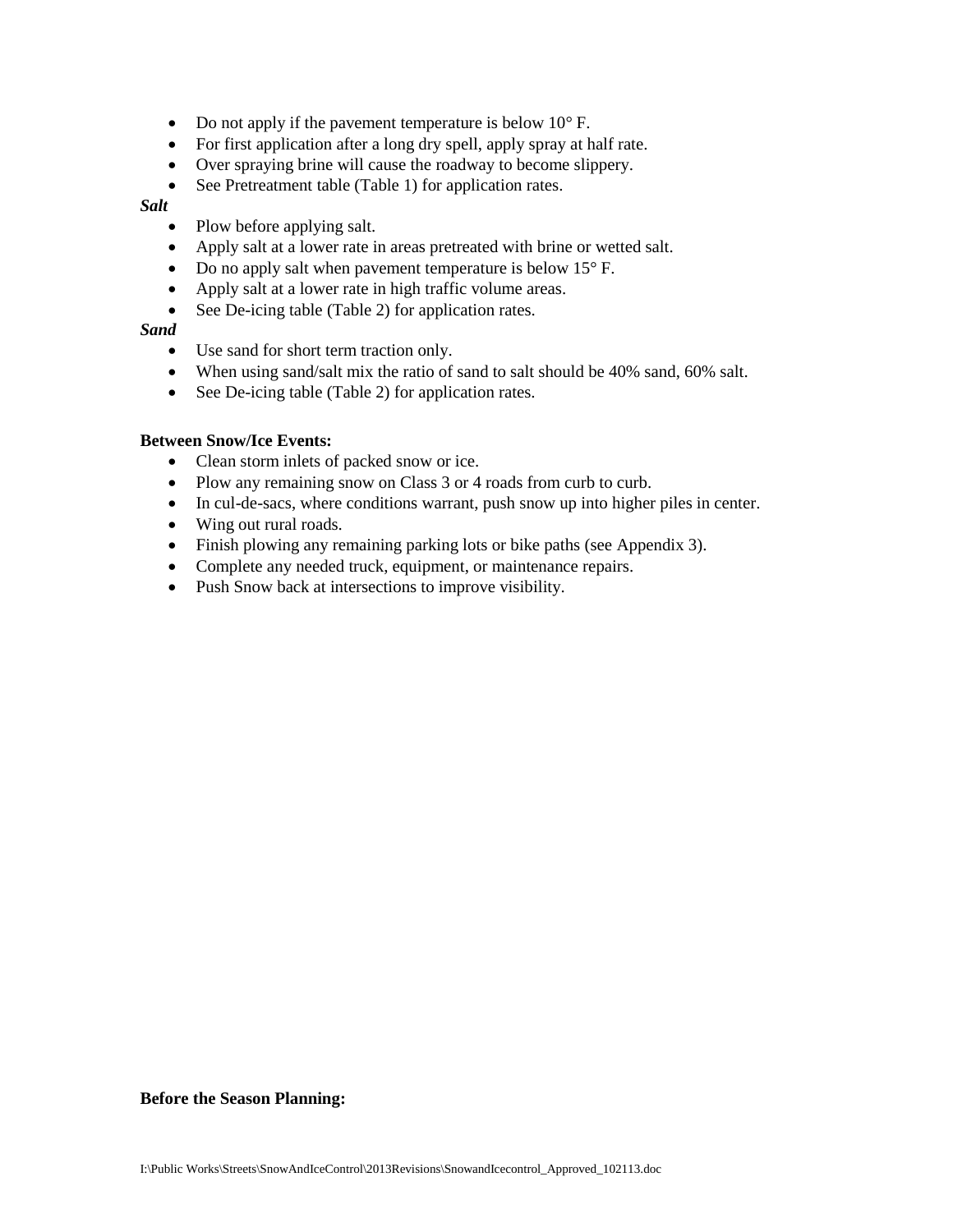## *September:*

- Review policies.
- Check for new construction/subdivisions/roads/sidewalks/bike paths/parking lots.
- Make sure all manholes are chipped and tarred in place for roads that were resurfaced over the summer.
- Inspect ditches, culverts and inlets and make sure no obstructions are in place in order to allow for the spring melt.
- Remove snow traps such as tall grass that may catch and accumulate snow.

## *October:*

- Inspect equipment, repair or replace as needed.
- Inspect all trucks and perform any needed maintenance.
- Calibrate augers and spreaders.
- Test brine tanks and sprayers.
- Identify areas prone to drifting and create an action plan to solve the issue.
- Have crews drive assigned routes, identify any hazards, critical areas, and determine the most efficient way to cover the route.

#### *November:*

- Review application rates.
- Review overtime policies.
- Review safety policies with crew.

### **Resources:**

Current weather:<http://www.ssec.wisc.edu/localweather/> Pavement temperature:<http://www.dot.wisconsin.gov/travel/gis/rwis.htm>

Approved by Board of Public Works, December 7, 2009 Approved by Board of Public Works, February 21, 2011 Approved by Board of Public Works, December 19, 2011 Approved by Board of Public Works, October 21, 2013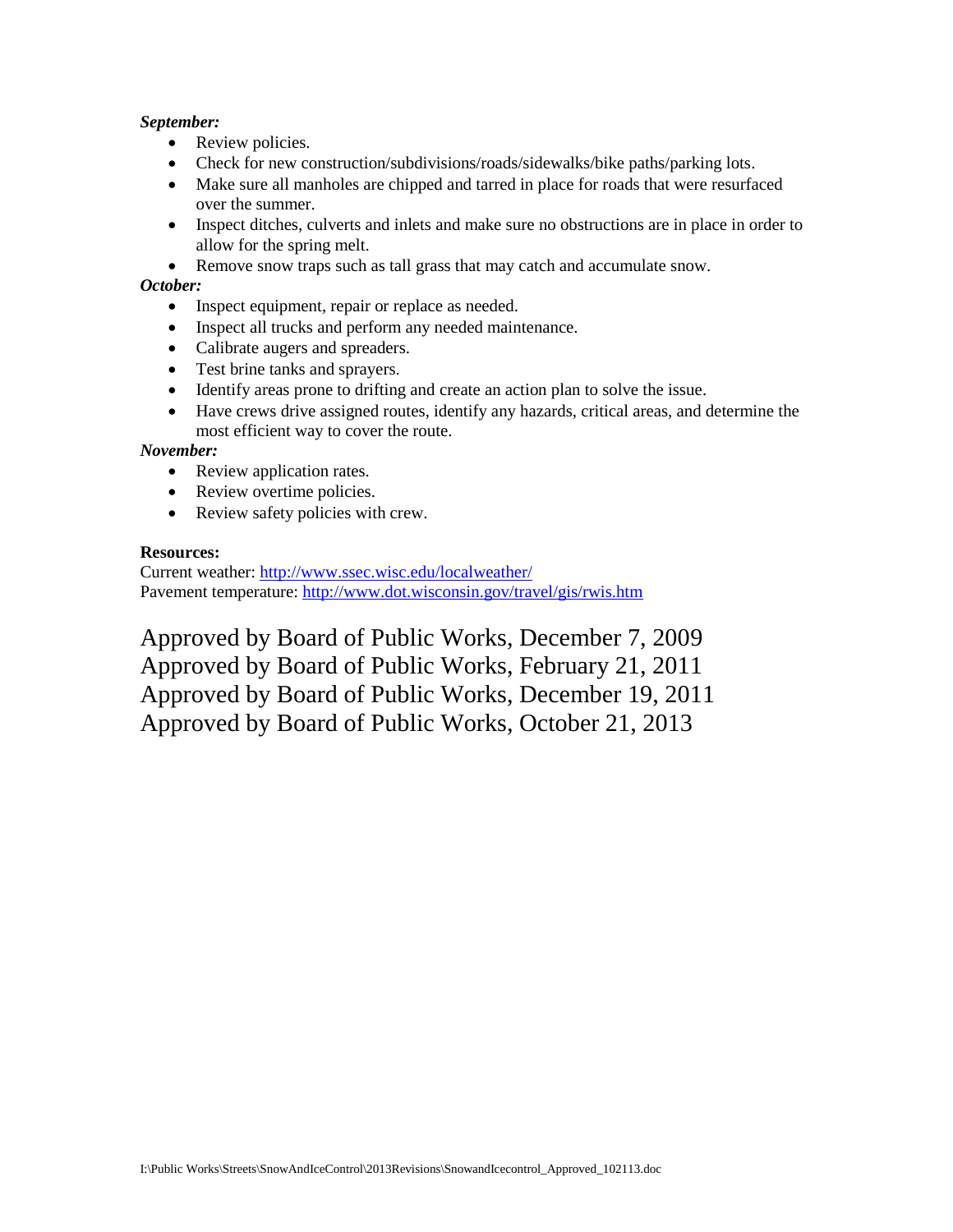| Condition                      | Gallons/Lane Mile |
|--------------------------------|-------------------|
| Before sleet/freezing rain/ice | 20-40             |
| Before light or moderate snow  | $20 - 50$         |

# Table 1: Pretreatment Application Rates for Salt Brine

|                                     |               |                          | Lbs/lane mile (24' two lane road) |                  |                  |
|-------------------------------------|---------------|--------------------------|-----------------------------------|------------------|------------------|
| Pavement                            | Weather       |                          |                                   |                  |                  |
| Temp and                            | Condition     | Actions                  | <b>Brine</b>                      | Dry Salt         | Sand             |
| trend $( \uparrow \downarrow )$     |               |                          |                                   |                  |                  |
|                                     |               | Plow, treat              |                                   |                  |                  |
|                                     | Snow          | intersections            | 80                                | 100              | $\theta$         |
| $>30^{\circ}$ ↑                     |               | only                     |                                   |                  |                  |
|                                     | Freezing rain | Apply<br>chemical        | 80-160                            | 100-200          | $\mathbf{0}$     |
|                                     |               | Plow & Apply             |                                   |                  |                  |
| $30^\circ$ $\downarrow$             | Snow          | chemical                 | 80-160                            | 100-200          | $\boldsymbol{0}$ |
|                                     |               | Apply                    | 150-200                           | 180-240          | $\Omega$         |
|                                     | Freezing rain | chemical                 |                                   |                  |                  |
|                                     |               | Plow & Apply             |                                   |                  |                  |
| 25-30 $^{\circ}$ ↑                  | Snow          | chemical                 | 120-160                           | 150-200          | $\boldsymbol{0}$ |
|                                     |               | Apply                    | 150-200                           | 180-240          | $\Omega$         |
|                                     | Freezing rain | chemical                 |                                   |                  |                  |
|                                     |               | Plow & Apply             |                                   |                  |                  |
| 25-30 $^{\circ}$ $\downarrow$       | Snow          | chemical                 | 120-160                           | 150-200          | $\boldsymbol{0}$ |
|                                     |               | Apply                    | 150-200                           | 180-240          | 400              |
|                                     | Freezing rain | chemical                 |                                   |                  |                  |
|                                     |               | Plow & Apply             |                                   |                  |                  |
| $20-25^\circ$ ↑                     | Snow or       | chemical                 | 160-240                           | 200-300          | 400              |
|                                     | Freezing rain |                          |                                   |                  |                  |
|                                     |               | Plow & Apply             |                                   |                  |                  |
| 20-25 $^{\circ}$ $\downarrow$       | Snow          | chemical                 | 200-280                           | 250-350          | $\boldsymbol{0}$ |
|                                     |               | Apply                    | 240-320                           | 300-400          | 400              |
|                                     | Freezing rain | chemical                 |                                   |                  |                  |
|                                     |               | Plow & Apply             |                                   |                  |                  |
| 15-20 $^{\circ}$ ↑                  | Snow          | chemical                 | 200-280                           | 250-350          | $\boldsymbol{0}$ |
|                                     |               | Apply                    | 240-320                           | 300-400          | 400              |
|                                     | Freezing rain | chemical                 |                                   |                  |                  |
|                                     |               |                          |                                   |                  |                  |
| 15-20 $^{\circ}$ $\downarrow$       | Snow or       | Plow & Apply             | 240-320                           | 300-400          | 500 for          |
|                                     | Freezing rain | chemical<br>Plow & treat |                                   |                  | freezing rain    |
| $0-15^{\circ}$ $\uparrow\downarrow$ | Snow          | w/blends, sand           | $\overline{0}$                    | $\mathbf{0}$     | 500 - 700 spot   |
|                                     |               | hazardous                |                                   |                  | treat as needed  |
|                                     |               | areas                    |                                   |                  |                  |
|                                     |               | Plow & treat             |                                   |                  |                  |
| $< 0^{\circ}$                       | Snow          | w/blends, sand           | $\overline{0}$                    | $\boldsymbol{0}$ | 500 - 700 spot   |
|                                     |               | hazardous                |                                   |                  | treat as needed  |
|                                     |               | areas                    |                                   |                  |                  |

## Table 2: De-icing Application Rates

For an 18 foot road multiply rate by 0.75